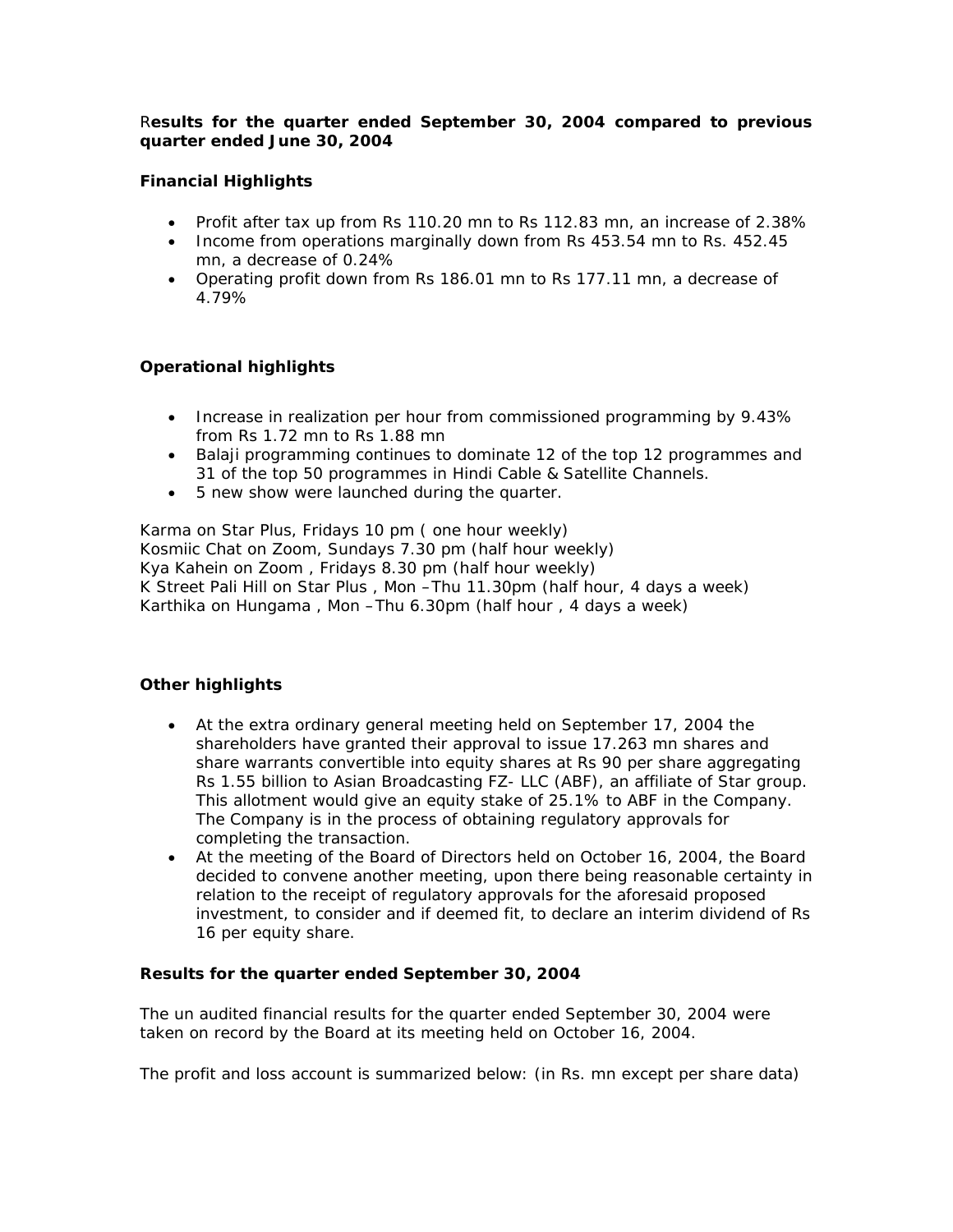| Particulars                                                     |        | Quarter ended<br>June 30, | Growth%<br>Quarter<br>ended |                       | Growth<br>% in Q1                    | Year<br>ended                  |
|-----------------------------------------------------------------|--------|---------------------------|-----------------------------|-----------------------|--------------------------------------|--------------------------------|
|                                                                 | 2004   | 2003                      |                             | <b>Jun 30</b><br>2004 | <b>FY05</b><br><b>Over</b><br>Q4FY04 | March<br>31, 2004<br>(Audited) |
| <b>INCOME FROM</b><br><b>OPERATIONS</b>                         | 452.45 | 427.74                    | 5.78                        | 453.54                | $-0.24$                              | 1782.96                        |
| TOTAL EXPENDITURE                                               | 275.35 | 201.74                    | 36.49                       | 267.53                | 2.92                                 | 915.38                         |
| OPERATING PROFIT                                                | 177.10 | 226.00                    | $-21.64$                    | 186.01                | $-4.79$                              | 867.58                         |
| Interest                                                        | 0.24   | 0.01                      | $\overline{\phantom{a}}$    | 0.00                  | $\Box$                               | 0.23                           |
| Depreciation                                                    | 21.99  | 17.15                     | 28.22                       | 20.83                 | 5.57                                 | 77.37                          |
| OPERATING PROFIT AFTER<br><b>INTEREST &amp;</b><br>DEPRECIATION | 154.87 | 208.84                    | $-25.84$                    | 165.18                | $-6.24$                              | 789.98                         |
| Other Income                                                    | 15.32  | 7.41                      | 106.61                      | 6.24                  | 145.35                               | 61.53                          |
| <b>PROFIT BEFORE TAX &amp;</b><br><b>WRITE OFFS</b>             | 170.19 | 216.25                    | $-21.30$                    | 171.42                | $-0.72$                              | 851.51                         |
| Provision for Taxation                                          | 57.36  | 73.92                     | $-22.40$                    | 61.22                 | $-6.31$                              | 297.43                         |
| Deferred Revenue<br>Expenditure w/off                           | 0.00   | 0.00                      |                             | 0.00                  | $\qquad \qquad \blacksquare$         | 0.00                           |
| NET PROFIT AFTER TAX                                            | 112.83 | 142.34                    | $-20.73$                    | 110.20                | 2.38                                 | 554.08                         |
| <b>EARNINGS PER SHARE</b><br>(Face Value is Rs. 2)              | 2.19   | 2.76                      | $-20.65$                    | 2.14                  |                                      | 2.34 10.75                     |
| DIVIDEND PER SHARE                                              |        | 2.00                      |                             |                       |                                      | 3.00                           |
| (Face Value is Rs. 2)                                           |        |                           |                             |                       |                                      |                                |
| Dividend declared as a %<br>of par value                        |        | 100%                      |                             |                       |                                      | 150%                           |
| <b>KEY RATIOS</b><br>Operating Profit Margin<br>$(\%)$          |        | 39.14% 52.84%             |                             | $41.01\%$ -           |                                      | 48.66%                         |
| Net Profit Margin (%)                                           | 24.94% | 33.28%                    |                             | 24.30%                |                                      | 31.08%                         |

## **Management discussion and analysis on Un audited Financial Results of the Company for the Quarter ended 30.09.2004**

### **Revenues**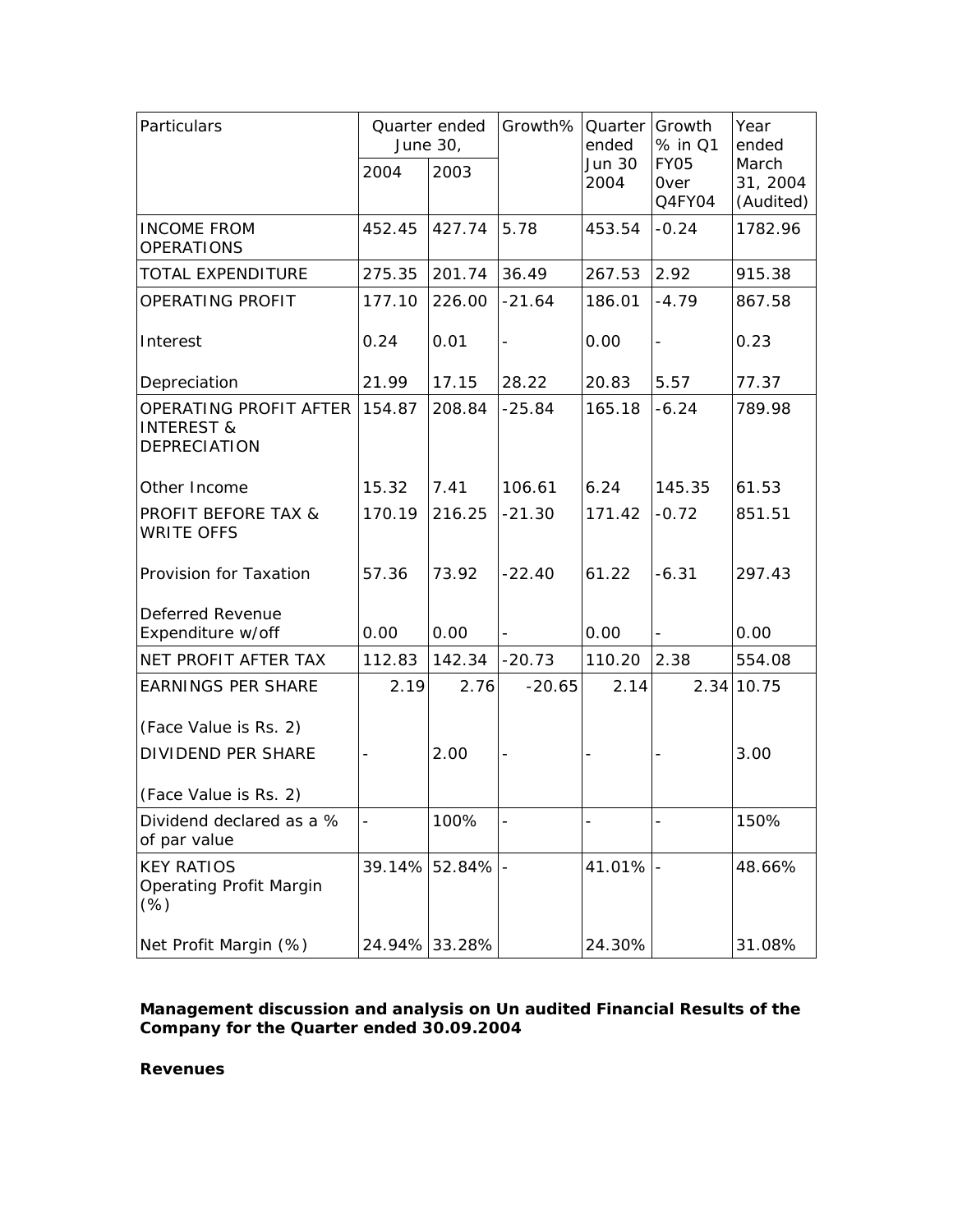The Company recorded income from operations of Rs. 452.45 mn during the quarter, down marginally by 0.24% q-o-q. Revenue contribution from commissioned programming was Rs. 382.54 mn, against 380.58 mn in the previous quarter while that of sponsored programming was Rs 66.79 mn against Rs 70.53 mn. The share of sponsored programming in the revenues during the quarter was 15%, while that of commissioned programming was 85%. The realization per hour for commissioned programming increased from Rs 1.72 mn to Rs 1.88 mn while that of sponsored programming reduced from Rs 0.47 mn to Rs 0.37 mn.

The revenue-wise distribution between commissioned and sponsored programming during the quarter ended September 30, 2004,September 30, 2003 and June 30, 2004, is as follows:

| Programming                   | Rs. mn |        |               | Percentage |        |        |
|-------------------------------|--------|--------|---------------|------------|--------|--------|
|                               | Q2FY05 | Q2FY04 | Q1FY05 Q2FY05 |            | Q2FY04 | Q4FY04 |
| Commissioned<br>(incl. Repeat |        |        |               | 85         |        | 84     |
| programming)                  | 382.54 | 328.10 | 380.58        |            | 77     |        |
| Sponsored (incl.              |        |        |               | 15         |        | 16     |
| Exports)                      | 69.91  | 99.64  | 72.96         |            | 23     |        |
|                               | 452.45 | 427.74 | 453.54        | 100        | 100    | 100    |

## **Channel Wise Revenue**

The Channel wise Revenue distribution during the quarter ended September 30, 2004, September 30, 2003 and June 30, 2004, is as follows:

| Channels                    | Rs. mn |                                 |        | Percentage     |               |        |   |
|-----------------------------|--------|---------------------------------|--------|----------------|---------------|--------|---|
|                             | Q2FY05 | O <sub>2</sub> FY <sub>04</sub> | Q1FY05 |                | Q2FY05 Q2FY04 | Q4FY04 |   |
| Star, Sony, Zee &<br>Sahara | 382.54 | 328.10                          | 380.58 | 85             | 77            | 84     |   |
| Gemini                      | 37.19  | 63.97                           | 42.61  | 8              | 15            | 9      |   |
| Udaya                       | 15.17  | 34.57                           | 20.46  | $\overline{4}$ | 8             | 5      |   |
| Surya                       | 8.50   |                                 | 0.56   | 2              |               |        |   |
| <b>DD Network</b>           | 05.93  |                                 | 6.90   |                |               |        | 2 |
|                             | 449.33 | 426.64                          | 451.11 | 100            | 100           | 100    |   |

# **Programming Mix**

Commissioned & Sponsored Programs

The hour wise programming distribution during the quarter ended September 30, 2004, September 30, 2003 and June 30, 2004, is as follows:

| No. Of Hours | Percentage |
|--------------|------------|
|--------------|------------|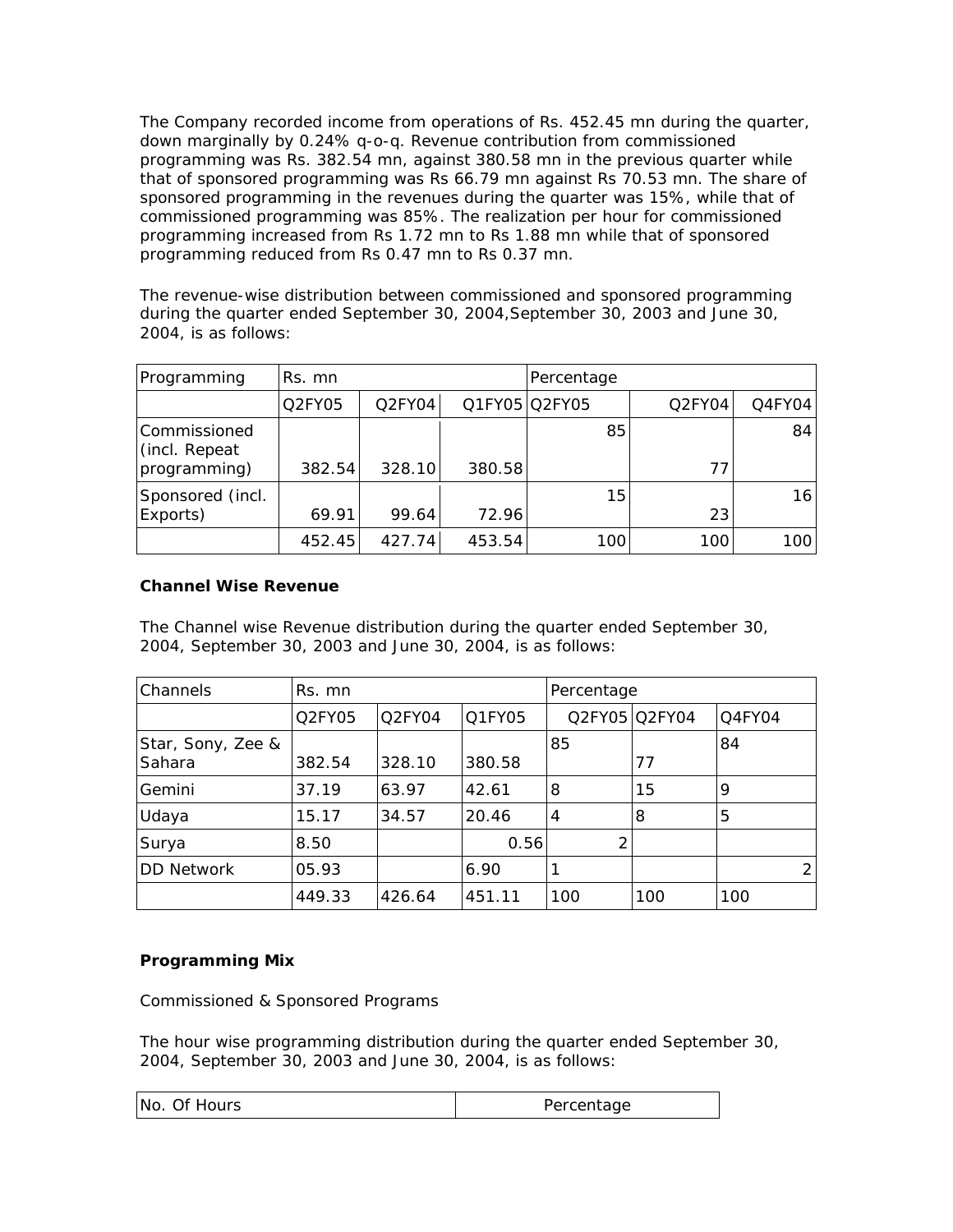|                | IQ2FY05 | Q <sub>2</sub> FY <sub>04</sub> | <b>Q1FY05</b> | O2FY05 | O2FY04 | Q1FY05 |
|----------------|---------|---------------------------------|---------------|--------|--------|--------|
|                |         |                                 |               |        |        |        |
| l Commissioned | 1203.00 | 188.50                          | 221.00        | 53     | 53     | 60     |
| Sponsored      | 180.50  | 169.50                          | 149.50        | 47     | 47     | 40     |
| Total          | 383.50  | 358.00                          | 370.50        | 100    | 100    | 100    |

#### **Other Income**

The Other Income during the quarter was Rs. 15.31 mn against Rs. 6.24 mn in the previous quarter. .

### **Margins**

The operating margins reduced from 41% to 39% during the quarter mainly due to the launch of five serials during the quarter. Also, the cost of production of some of the shows was on the higher side which put pressure on the margins. These shows are currently off air.

### **Gross Block**

The Company's gross block increased from Rs. 463.49 mn to Rs. 513.72 mn as on Sep 30, 2004.

During the period, the Company mainly invested in construction of sets/studios.

## **Investments**

As on 30.09.2004, the Company's investments were at Rs. 783.29mn. The Company invested surplus funds in debt mutual funds with floating rates with the principal aim of safety.

## **Debtors**

The Company's debtors (in days of turnover) has increased from 80 days to 81 days as on 30.09.2004.

### **Inventories**

The Company's inventories (in days of turnover) increased from 16 days to 25 days as on 30.09.2004 largely on account of the incomplete feature films under production. The Company's inventories comprise of completed episodes waiting to be aired, incomplete episodes, stock of videotapes and related material and feature films.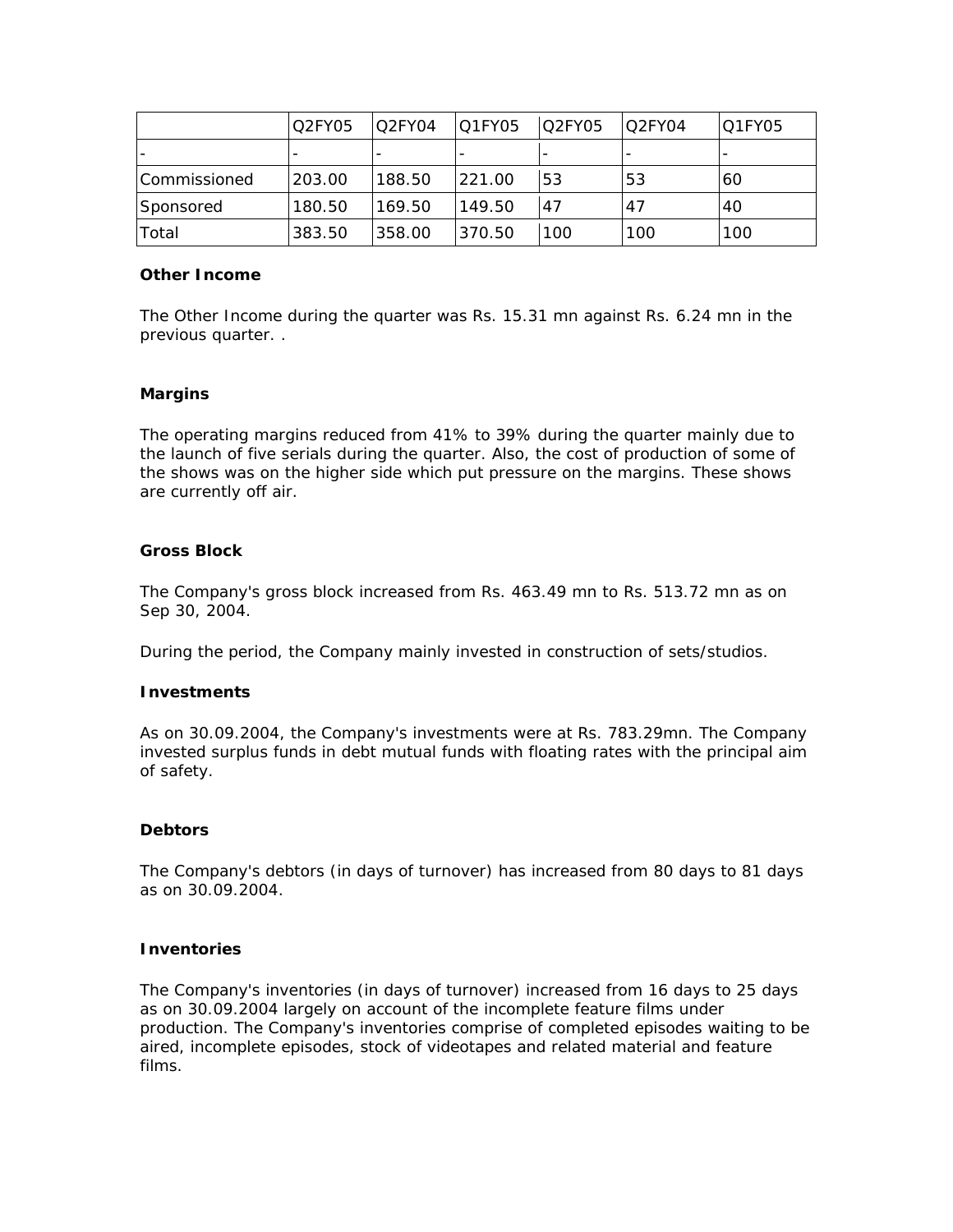## **Loans and advances**

Loans and advances increased from Rs 139.54 to Rs 165.09 mn as on 30.09.2004. The Company's principal loans and advances comprised lease deposits for offices / studios.

## **Change in Programming during the quarter**

• The Company launched following serials during the quarter ended 30th Sep, 2004

| Serial                   | Channel          | Frequency |
|--------------------------|------------------|-----------|
| Karma                    | <b>Star Plus</b> | 1 day     |
| Kya Kahein               | Zoom             | 1 day     |
| Kosmiic Chat             | Zoom             | 1 Day $>$ |
| <b>KStreet Pali Hill</b> | <b>Star Plus</b> | 4 days    |
| Karthika                 | Hungama $>$      | 4 days    |

 • The Following serial/s of the Company went off air during the quarter ended 30th September, 2004.

| Serial               | l Channel        | <b>Frequency</b> |
|----------------------|------------------|------------------|
| Ka Kaa Ki Kii        | Gemini           | 1 day            |
| Kehna Hai Kuch Mujko | Sony             | 2 days           |
| King                 | Sony             | 2 days           |
| Kahin Kisi Roz       | <b>Star Plus</b> | 4 days           |

## **Serials on air**

· • As on 30.9.2004 the following 18 serials of the Company were on air on various channels.

| Serial                          | Channel   | Frequency | <b>TRPs</b> | Top TRPs on<br>the same<br>channel |
|---------------------------------|-----------|-----------|-------------|------------------------------------|
| Sponsored Serials (27 Shows)    |           |           |             |                                    |
| Kavyanjali<br>Kkalavari Kkodalu | Gemini TV | 5 Days    | 12.55       | 16.31                              |
|                                 |           | 5 Days    | 14.20       |                                    |
|                                 |           |           |             |                                    |
| Kumkuma Bhagya<br>Kanyadaan     | Udaya TV  | 5 Days    | 6.84        | 11.40                              |
|                                 |           | 5 Days    | 7.47        |                                    |